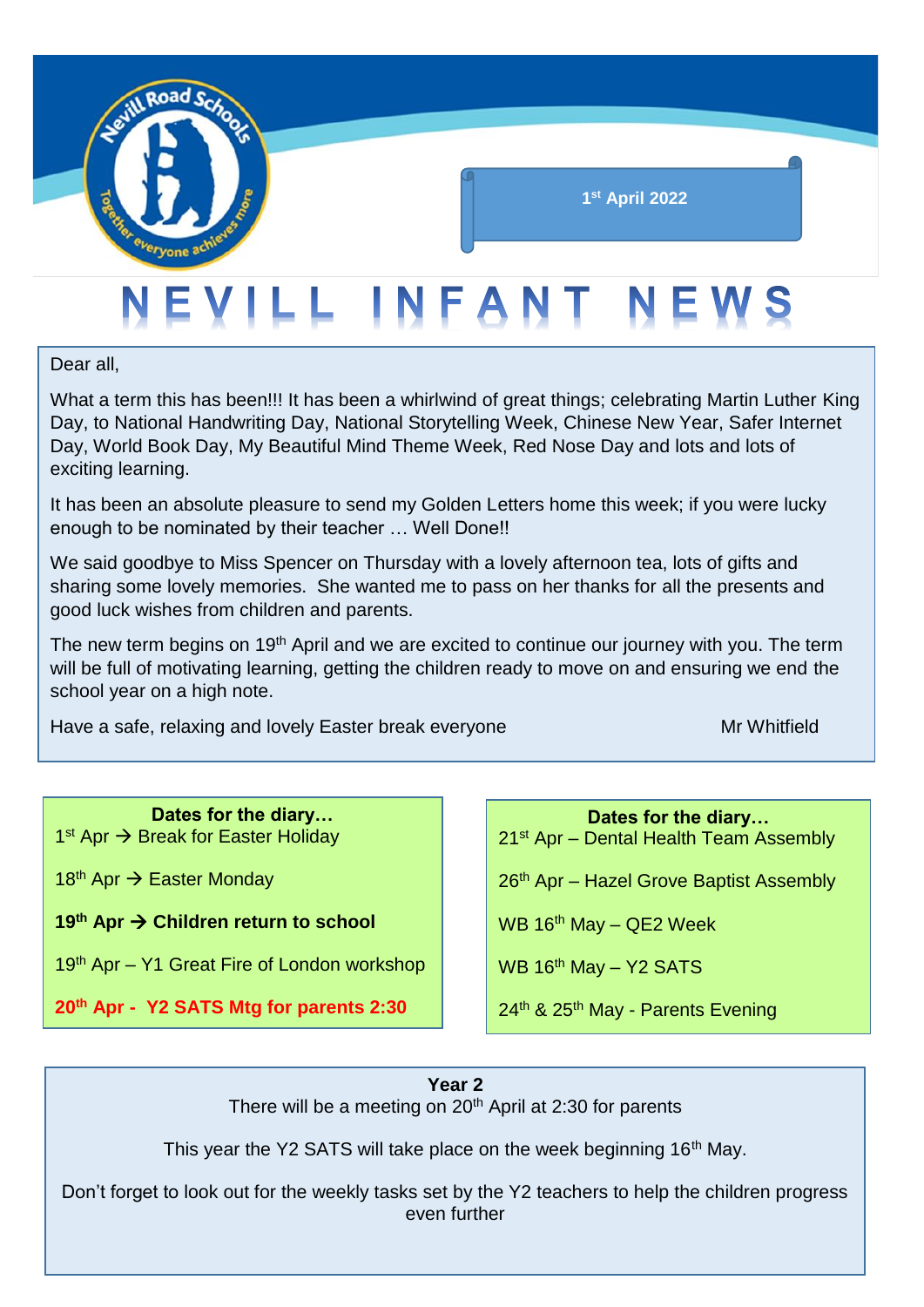

### **Parent / Carer Theme Week**

Each term we have a theme week where we engage all of the children in learning about something very exciting and 'different'. In the Autumn term the children chose **MAGIC**, in the Spring term the teachers chose **MY BEAUTIFUL MIND** so now it is up to you!!!

We would like the parents to make some suggestions for what our Summer term theme week could be. Here are a few more ideas … **Decades / Flight / Great Outdoors / Water.** Put your creative thinking caps on and let us know if you have any ideas and then the teachers and children will vote. Suggestion to the office **before 17th May**.

Thank you

#### **PARKING**

**Please ensure that children are supervised when dropping off and collecting from before and after school clubs, particularly in the car parking area at the front of the school.**

**We encourage parents to park outside the school grounds where possible.**

**Thank you**

**The new school banners are nearly ready to go up – well done to our wonderful Friends of Nevill Road**

#### **Midday Staff**

Starting after the Easter Holidays, we are looking for new midday staff to assist the children during lunchtime.

The hours are 11:30 – 1:30 Mon-Fri, please email or pop in to the school office if you are interested.

Thankyou!

# **Make Our Garden Great Again!!**

This was a really difficult one to judge, the school council chose the top 10 then Mrs Fallon and myself spent a long time looking at each one.

There were elements we liked in all of them but we decided upon a garden design that had mushroom seats, hanging plants, lanterns, a bird bath, bug shelters and lots of space for growing ……. Well done to **Khetan in Lark Class!**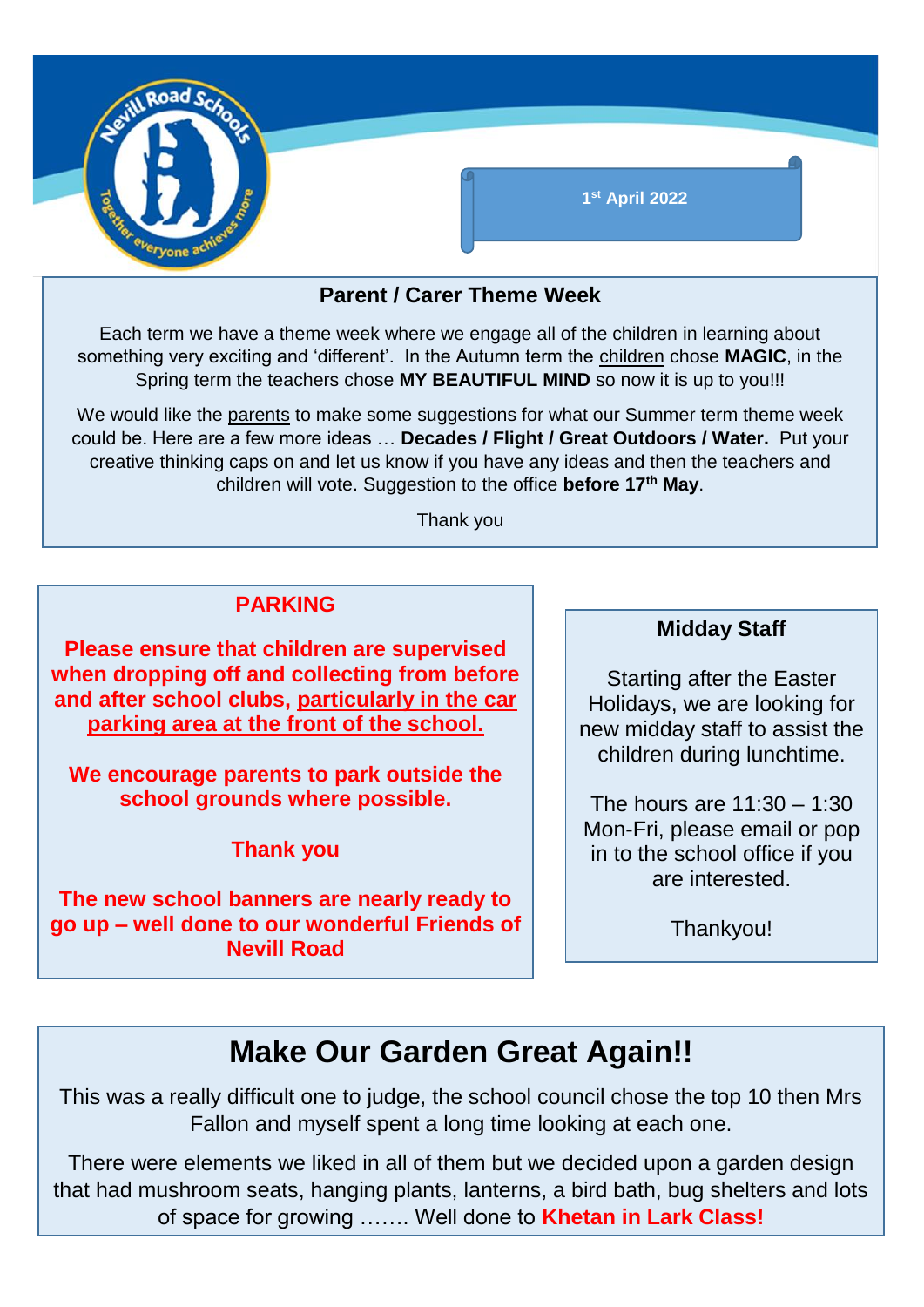

# **Our House Teams**

We had lots of entries to name our new house teams which was great. The children and the staff voted and one entry came out as the favourite (but only just!!) The new house names will be…

# **Example Woodbank Vernon**

These are the names of local parks and areas for us all to go and explore.

Well done to **James in Fox Class!**